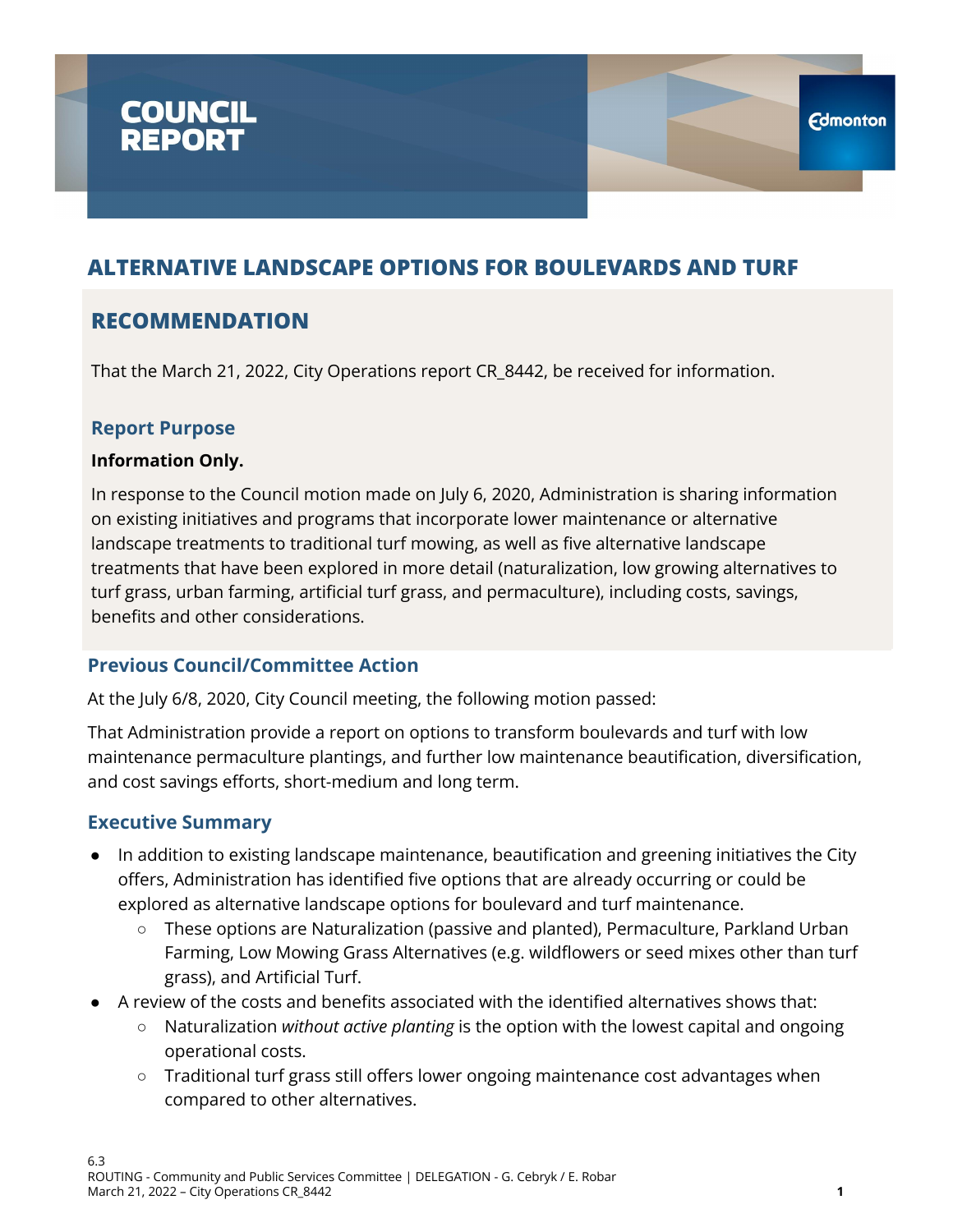- Low-growing alternatives to grass offer some immediate cost savings but are limited and only suitable for specific locations.
- Naturalization *with tree and shrub plantings* also offers cost savings in the long term but requires higher capital investment upfront.
- Permaculture also requires high initial investment and has ongoing maintenance costs associated with the care of those landscapes.

## **REPORT**

City beautification and greening initiatives impact community vitality and have positive impacts on tourism and business areas, while providing an enhanced impression of safety and security. Maintaining healthy and vibrant open spaces is critical in achieving the strategic goals of ConnectEdmonton and is aligned with the City's Corporate Outcomes. The value of parks and green spaces as an important part of a Healthy City has been especially highlighted during the COVID-19 pandemic, with increased use of parks and trail systems across North America. Parks and open spaces contribute to the personal, physical and mental wellness of Edmontonians. Parks and open spaces also support the Service Objective - Deliver Excellent Services to our Community - providing safe and enjoyable experiences for park users; and the Supporting Objective - Manage the Corporation for our Community.

The parks and open space network contains more than 4,000 hectares of turfgrass, approximately 400,000 trees, 1,200 sports fields, 225,000 shrub beds, 1,059 hectares of naturalized areas and 1,800 hectares of naturally wooded areas. Edmonton's network of parks, open spaces and natural areas support celebration, ecology and wellness and makes a quantifiable contribution to the long-term livability of our city. The Urban Parks Management Plan guides the acquisition, development, maintenance, preservation and use of parkland. It provides strategic direction for all river valley and ravine parkland as well as all school and park sites outside the river valley. The urban forest, including park and boulevard trees, naturalized areas, and natural areas are part of the City's green network and managing and growing these spaces is guided by the City Plan, the Green Network Strategy, Urban Forest Management Plan and Urban Forest Asset Management Plan.

This report presents a summary of alternative landscape options for boulevard and turf maintenance that were investigated by Administration and compared to traditional turfgrass maintenance requirements. A comparison of costs and savings are presented in Attachment 1 and benefits and considerations are presented in Attachment 2. Additionally, the City of Edmonton offers a number of existing initiatives and ongoing programs that beautify Edmonton's landscape, involve the community, and provide alternative or low maintenance for boulevard and turf management. Photos of existing initiatives and programs are featured in Attachment 3.

### **Existing Initiatives and Pilot Projects**

A number of existing programs and pilot projects involve ways of maintaining turf and boulevards that are considered alternatives to traditional turf maintenance.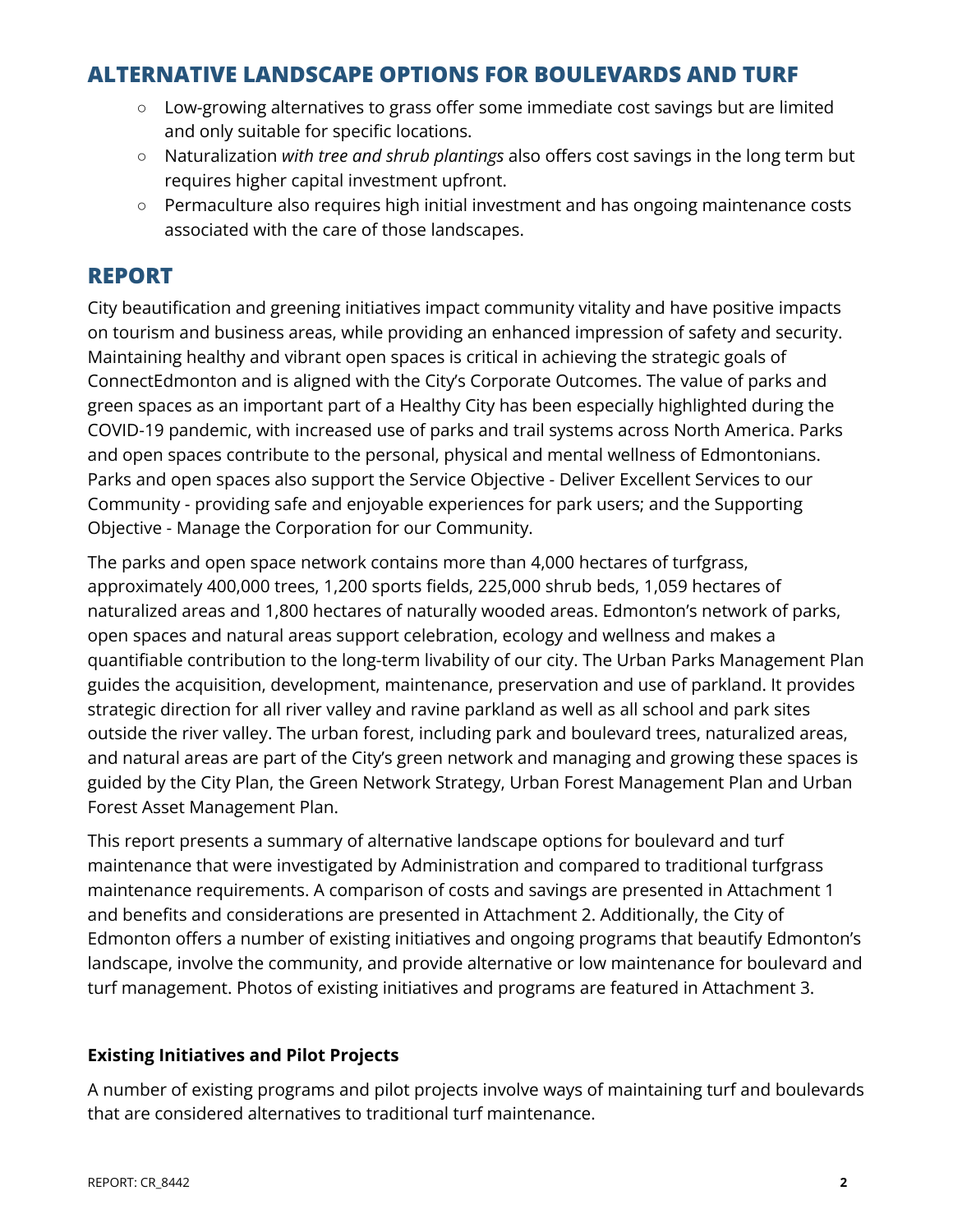- **Bloomin' Boulevards:** This is a partner program between Business Improvement Areas (BIAs), local greenhouses and the City to jointly order, place and maintain planter barrels and/or hanging baskets during the spring and summer, as a means of beautification in public urban areas and communities throughout Edmonton.
- *Alternate Ground Cover Pilot:* Alternative ground covers may offer cost savings through reduced maintenance and better drought tolerance as well as offer environmental benefits such as improved habitat and soil quality while providing a look similar to conventional sod. Pilot sites in Beaumaris, Eastwood, Inglewood, and Malmo Plains neighbourhood renewal areas have been selected to test clover/hardy grass mixes in 2022. Results will be evaluated in order to provide recommendations to guide future use of alternative ground covers as part of the Neighbourhood Renewal Program.
- *Edmonton Grads Park Project:* Implemented in 2020, this project contains a naturalized section running along a pedestrian pathway in Grads Park using various native flowers and grasses that provide biophilic or natural design while requiring little annual maintenance. Planting low maintenance native flower species increases aesthetics and biodiversity, and will attract and support pollinators such as solitary bees, hummingbirds, butterflies, moths, and native beetles.
- *Urban Tree Canopy Expansion Program - Median Planting Initiative:* In 2021, Administration planted trees along medians at 153 Avenue and 101 Avenue. As a pilot, Administration planted a low-maintenance sod in select locations, with the goal of reducing turf maintenance and reducing mowing in high-risk zones. Administration plans to monitor and adjust the product used this season so that we can expand the application of low (or no) mow sod in narrow medians as an opportunity to plant more trees and reduce maintenance in high-risk zones as the tree canopy expansion continues.
- *New Guidelines for Community Gardens and Edible Tree Projects:* Administration is currently developing guidelines to support landscaping projects using edible plants proposed by the community, developers, or as part of City-led projects. Similar to how community gardens are currently operated, the City supports and encourages local food production with edible trees and shrubs with the responsibility of planting, establishment, and maintenance of these assets resting with the community or stakeholder groups. Maintenance agreements between community groups and the City for these areas provide cost-effective alternatives to conventional service delivery.
- *Root for Trees Program:* The Root for Trees program increases tree planting within the city on public and private land through partnerships with corporations, individual residents, and community groups. Since the program was launched in 2013, 29,896 volunteers have planted 290,447 trees, shrubs and wildflowers in naturalized areas. Volunteer opportunities provide cost-effective alternatives to conventional service delivery, as well as a safe avenue to engage with Edmontonians and build a sense of community. The Root for Trees program has the following objectives: increase naturalization and landscape tree plantings, Increase awareness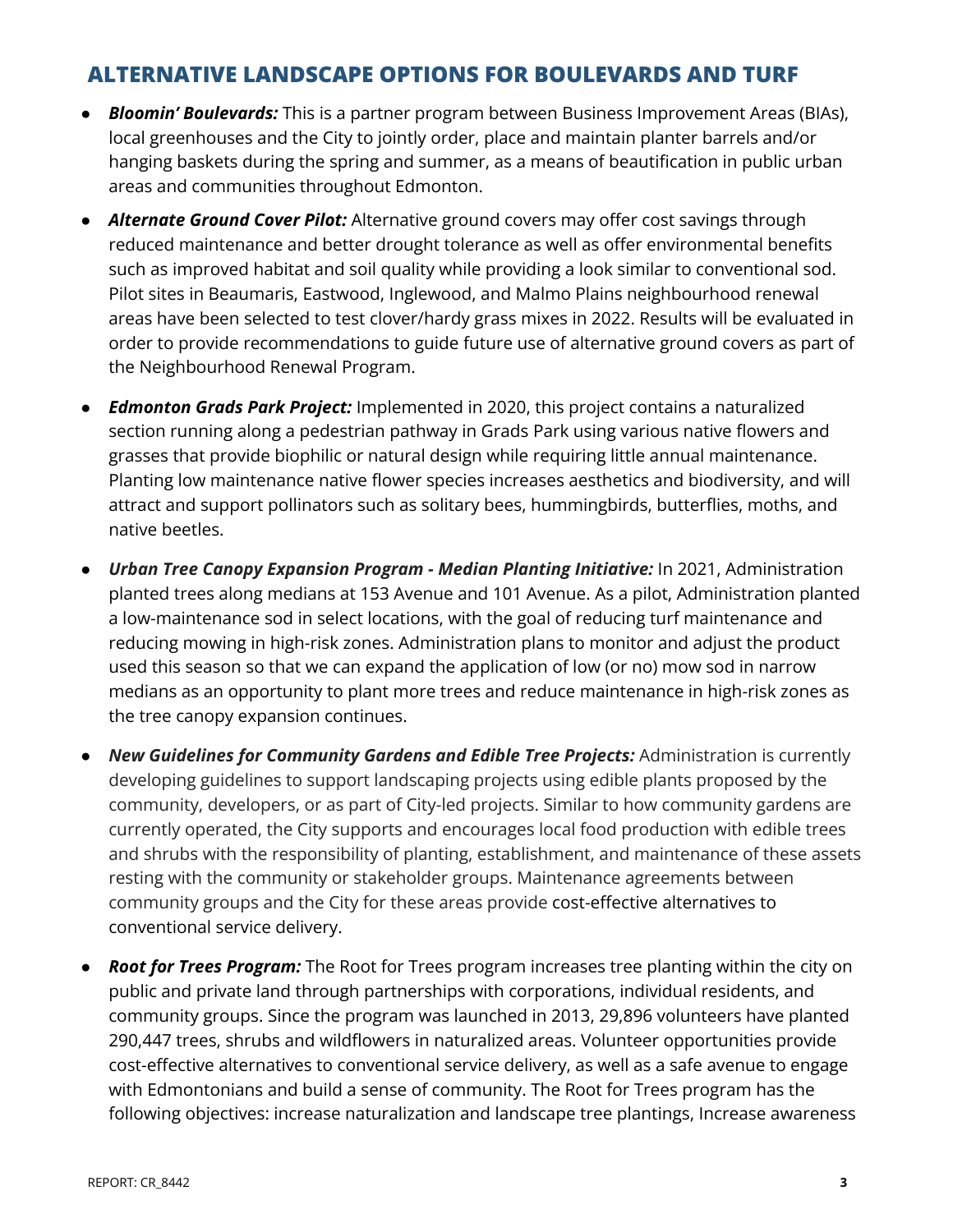of the environmental, economic, social and health benefits of trees, and increase public education opportunities.

### **Alternative Landscape Options for Boulevards and Turf**

In addition to the initiatives mentioned earlier in the report, Administration has investigated the following alternative landscape options in more detail:

- Naturalization;
- Permaculture;
- Parkland urban farming;
- Low mowing grass alternatives;
- Artificial grass.

Naturalization is a common landscape technique already used city-wide, while permaculture, parkland urban farming, low mowing grass alternatives and artificial grass have been used in Edmonton for more targeted uses.

*Naturalization*: Naturalization is an intentional, multi-phased, ecologically-based approach to landscape management used to transform highly-maintained land to a more natural condition. An often misunderstood approach, naturalization is a landscape strategy that has been a focus in Edmonton since the early 1990s. The 1994 Naturalization Master Plan informed where and how naturalization should be implemented in parks and open spaces, and along roadways. Naturalization in Edmonton is implemented operationally, through capital and developer projects, and through volunteer programs such as Root for Trees. Increasingly, new park and open space developments are incorporating naturalization into their designs.

Naturalization is a process that takes several years to fully realize. Converting mowed areas to naturalization follows three stages. In the first stage of naturalization, mowing levels are reduced and weeds regulated under the *Alberta Weed Control Act* are managed. The second stage of naturalization may involve planting native trees and shrubs, or species well suited to Edmonton's climate if the location is suitable for planting. The third stage of naturalization sees additional planting of trees, shrubs and wildflowers to increase biodiversity. In the long run, naturalization leads to lower maintenance costs for mowing, trimming and weed control but also provides other environmental, social, infrastructure and economic benefits (Attachment 1).

Naturalization is instrumental to meeting the City Plan target of planting two million trees and the Urban Forest Management Plan target of 20 per cent canopy coverage and supports Edmonton's Climate Change Adaptation and Resilience Strategy. Since 2013, Administration has naturalized 368 hectares of City-maintained turf and has planted 771,809 trees and shrubs in naturalized areas. In addition to traditional planting, special naturalization projects such as pollinator and food forest plantings have been implemented through the Root for Trees and Naturalization programs.

To aid understanding of the environmental and community benefits of naturalization, in 2021 Administration implemented a communications plan focused on naturalization. This communications plan will be delivered again in 2022. While working on a new Naturalization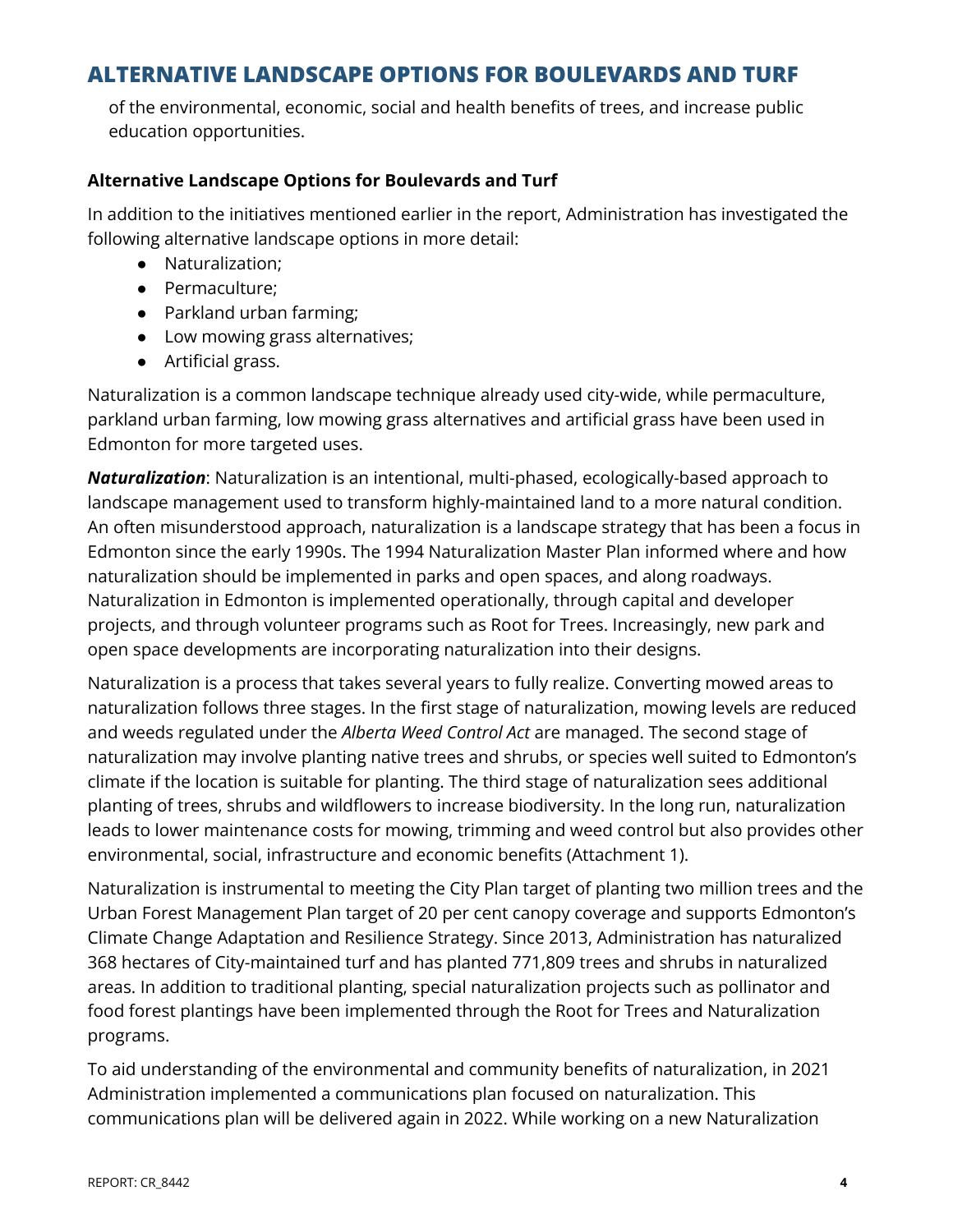Strategic Plan, Administration will also carry out public engagement in 2022 to collect feedback on how and where future naturalization projects are implemented.

*Permaculture:* According to the Edmonton Permaculture Guild, permaculture is the harmonious integration of landscape and people. Permaculture design employs a set of ethics and principles to connect people to the ecology and potential of a landscape and promotes the efficient use of land resources. These ethics are:

- Care for the earth;
- Care for the people;
- Reinvestment of the surplus.

Administration obtained a quote for a permaculture project from a local not-for-profit to determine installation and maintenance costs for each option (Attachment 1). The initial capital investment or establishment cost is usually higher than establishing and maintaining natural turf, and benefits such as food production would be seen after multiple years.

*Parkland Urban Farming:* Turf inventory could be transitioned into urban farming areas to produce food and other agricultural products, or allow grazing. Converting turf to urban farms would reduce maintenance by Administration as farmers/contractors would be responsible for the management of these areas. Considerations include land use requirements, development permits, zoning, agreements and by-laws. Risks and mitigation measures would need to be identified to ensure farming activities do not result in unintended negative impacts on the environment and surrounding communities.

*Low Growing Grass Alternatives:* Some turf sites with low traffic can be planted with ornamental grasses that do not require mowing. Turf alternatives such as mosses, thymes, yarrow, chamomile and creeping charlie can be planted in suitable sites to reduce the frequency of mowing activities. This option can be implemented in the medium-term (two to three years). It will require Administration to identify sites that are suitable and trials or pilots would have to be carried out to determine the viability of this option before expanding to larger areas.

*Artificial Turf Grass***:** Initial establishment costs and ongoing operational costs are generally higher than live turf, depending on the application. Although it may be assumed that synthetic turf requires no maintenance, it does require different maintenance compared to natural turf grass. Artificial turf is an alternative that is worth consideration in small areas where it is challenging to maintain traditional turf grass, or where turfgrass experiences repetitive damage due to use (e.g. small fenced dog parks), or damage from salt off of roads. Municipalities such as Fort Saskatchewan and Sherwood Park currently use artificial turf/grass in selective locations such as traffic circles, intersections, crossings and narrow boulevards. The City of Edmonton uses artificial turf in the fenced dog park at Alex Decoteau Park, and for some premier sports fields.

### **Budget/Financial Implications**

The cost and/or savings per hectare to implement each alternative landscape method is presented in Attachment 1 and compared to traditional turfgrass. Existing initiatives and programs mentioned within this report rely on existing capital and operational funding for